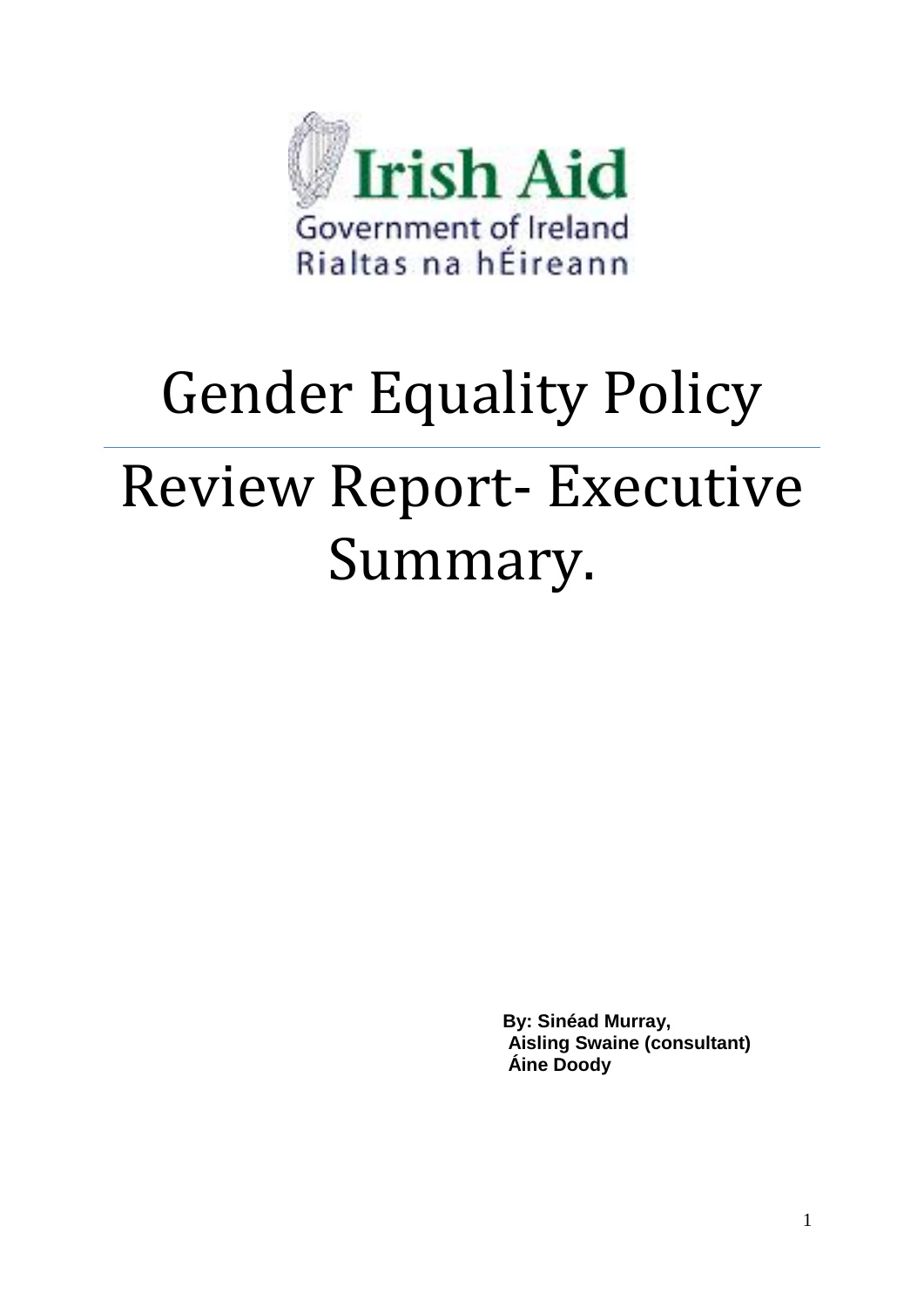# **Acknowledgements**

Thank you to all the members of Irish Aid"s gender equality network and in particular the peer reviewers Carol Hannon, Ayanda Mvimbi and Donal Murray for their input and advice.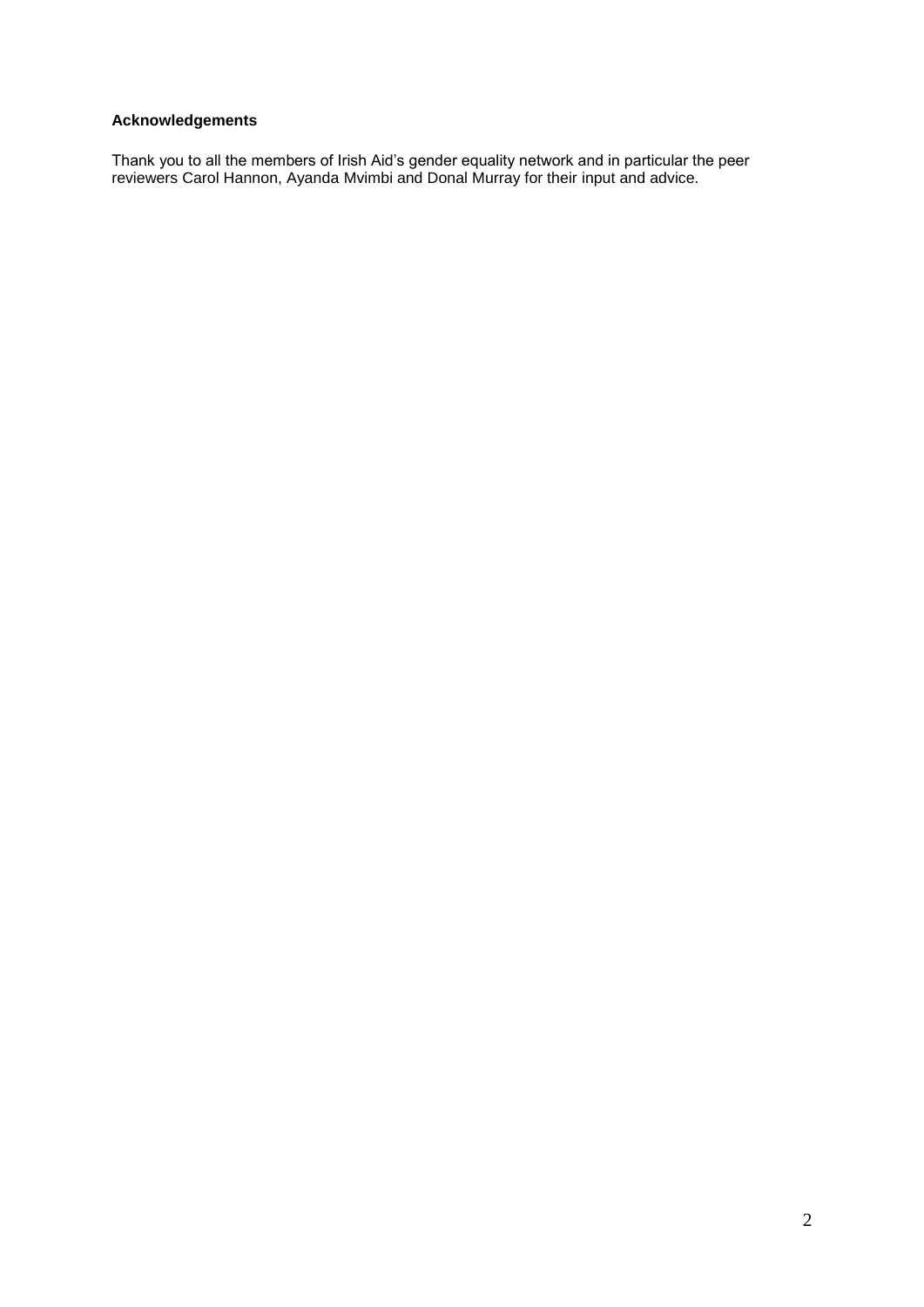# **Executive Summary**

## **1. Introduction**

The Irish Aid Gender Equality Policy was published in 2004. It sets out a policy framework for Irish Aid"s approach to gender equality and includes strategies and recommended areas of intervention to advance its implementation. The policy"s goal is to "**support the achievement of gender equality as**  an essential component of sustainable human development."<sup>1</sup> The objectives of the policy are to:

- Advance equal rights for women and men.
- Eliminate gender inequalities in access to, control of and benefit from resources and services.
- Support women"s equal participation with men in political and economic decision making.

The policy sets out two strategic approaches for implementing the policy:

- Mainstreaming and
- Direct support to gender equality and women"s empowerment programmes  $\bullet$

Adopting this twin-track approach, the policy then outlines how these strategies might be applied in policy dialogue, general budget support, sector-wide approaches, area-based programmes, partnerships with civil society organisations, working with multilateral organisations, institutional development and capacity building for partners and within Irish Aid.

This report details the findings of an internal review which took place in 2010 to identify the key challenges and areas of progress in the implementation of the policy with a view to updating it. The review entailed an examination of documentation, consultations with staff and a small number of Civil Society Organisations, and a study of the external environment undertaken by the independent organisation, BRIDGE. Data from a review of Irish Aid"s progress towards addressing gender equality undertaken in 2003 provided a baseline against which key areas of progress and continuing challenges were viewed.

# **2. A Changing Environment**

From the outset, it was important for the review team to take cognisance of a number of key issues which have emerged, both internal and external to Irish Aid, since the publication of the Gender Equality Policy in 2004. These include the disproportionate impacts of climate change, increased food and fuel prices, and the global financial crisis on poor women and girls. In addition, there is increasing recognition of the severity of the problem of Gender Based Violence (GBV), particularly in conflict situations. Furthermore, recent reforms of aid delivery, most notably the Paris Declaration and the Accra Agenda for Action, have provided new opportunities and mechanisms to translate donor and government commitments on gender equality into improved practice. New policy commitments to gender equality are set out in the Irish Government"s *White Paper on Irish Aid* (2006). These commitments are reinforced in Ireland"s *National Women's Strategy* (2007-2015) and echoed by the Hunger Task Force report of 2008 in which explicit consideration is given to "women and agriculture".

All of these issues and developments have had and will continue to have implications for the implementation and achievement of the objectives of the Irish Aid Gender Equality Policy.

<u>.</u>

<sup>&</sup>lt;sup>1</sup> DCI (2004) Gender Equality Policy pg 7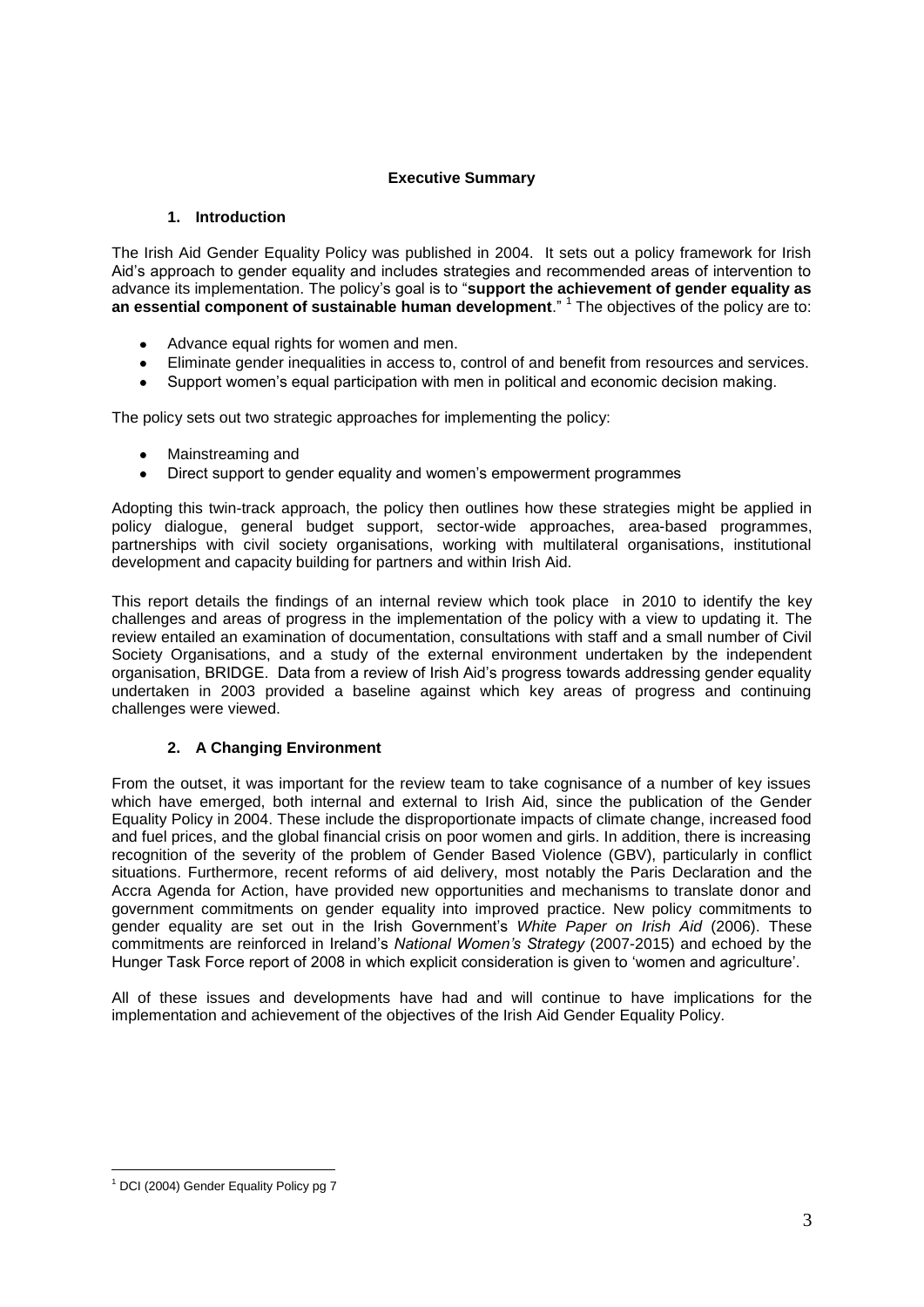## **3. Findings of the Review:**

## **3.1 Notable Areas of Progress**

*Gender Mainstreaming:* Progress in gender mainstreaming can be seen in strengthened gender analysis in Irish Aid"s Country Strategy Papers, cross-sectoral ways of working at Embassy level and strengthened efforts to address mainstreaming with Civil Society and UN partners. Some examples of progress include:

- $\circ$  In Zambia, Irish Aid succeeded in getting cross-cutting issues, including gender equality, back on the education sector agenda.
- $\circ$  In Ethiopia, an Irish Aid supported programme to increase girls' access to education is also expected to positively influence the environment for girls by reducing sexual violence and harassment and promoting a "girl-friendly" atmosphere.
- o In Uganda, Irish Aid supported the Ministry of Lands Housing and Urban Development to mainstream gender and HIVAIDS perspective in the draft land policy. The Ministry now have a draft policy that is gender responsive.
- o Within the Mozambique education programme, Irish Aid supported the development of a study to assess the problem of GBV and a Ministry-approved strategy has now been developed in Niassa province.
- $\circ$  In Malawi, Irish Aid is playing a lead role in mainstreaming gender within the development of the sector wide approach for agriculture and the framework for the implementation of the Farm Input Subsidy Programme.

*Policy Dialogue at International Level:* Irish Aid has increased its engagement in international policy dialogue on gender equality. The HQ Gender Adviser is active in a number of multilateral fora in particular the OECD DAC Gendernet. Irish Aid was especially active on the DAC Gendernet in preparations for the High Level Forum, held in Ghana, Accra in 2008, the outcome of which had a strengthened focus on advancing gender equality. Irish Aid, through the Multilateral Section, has also played an instrumental role in influencing the establishment and structure of the new UN gender entity (See box 15 for more details). Progress in this regard demonstrates how strategic policy dialogue coordinated between the wider Department of Foreign Affairs and Irish Aid can have an impact on advancing gender equality.

*Increased Attention and Resources to the Issue of GBV:* Irish Aid"s membership of the Joint Consortium on GBV has been instrumental in prompting increased institutional attention to the issue of GBV. Funding to GBV increased to €4.7 million in 2008 and nearly all programme countries now address GBV as an integral component of their programme. Irish Aid"s work on GBV recognises it as a manifestation of gender inequalities and this approach must be maintained to ensure that work on addressing structural and socio-cultural inequalities, women's rights and gender mainstreaming are not side-lined.

*Strengthened approaches to internal gender mainstreaming in Programme Countries:* Nearly all programme countries have staff members assigned to gender equality. Team-working as well as leadership, the strategic use of external expertise and strengthened MfDR have been key to progressing gender equality objectives. One of the key challenges for gender advisors has been to balance the direct management of programmes such as a GBV programme with providing support to gender mainstreaming across the programme.

*Managing for Development Results (MfDR):* The adoption of the "MfDR" approach by Irish Aid has provided an opportunity for strengthening a focus on gender equality across the organisation. The Zambia programme, in particular, has developed a revised results framework for their country programme which has a strong focus on gender equality results. The Multilateral section plans to develop a results framework for its core funding to UN agencies and the inclusion of gender indicators will greatly improve Irish Aid"s monitoring of these bodies. The development of a results framework for the Gender Equality Policy should help advance its implementation across the institution.

*Coherence:* There has been increased coherence on gender equality between Irish Aid and the wider DFA through units such as the Conflict Resolution Unit and the Human Rights Unit, including in the development of Ireland"s National Action Plan on United Nations Security Council Resolution 1325.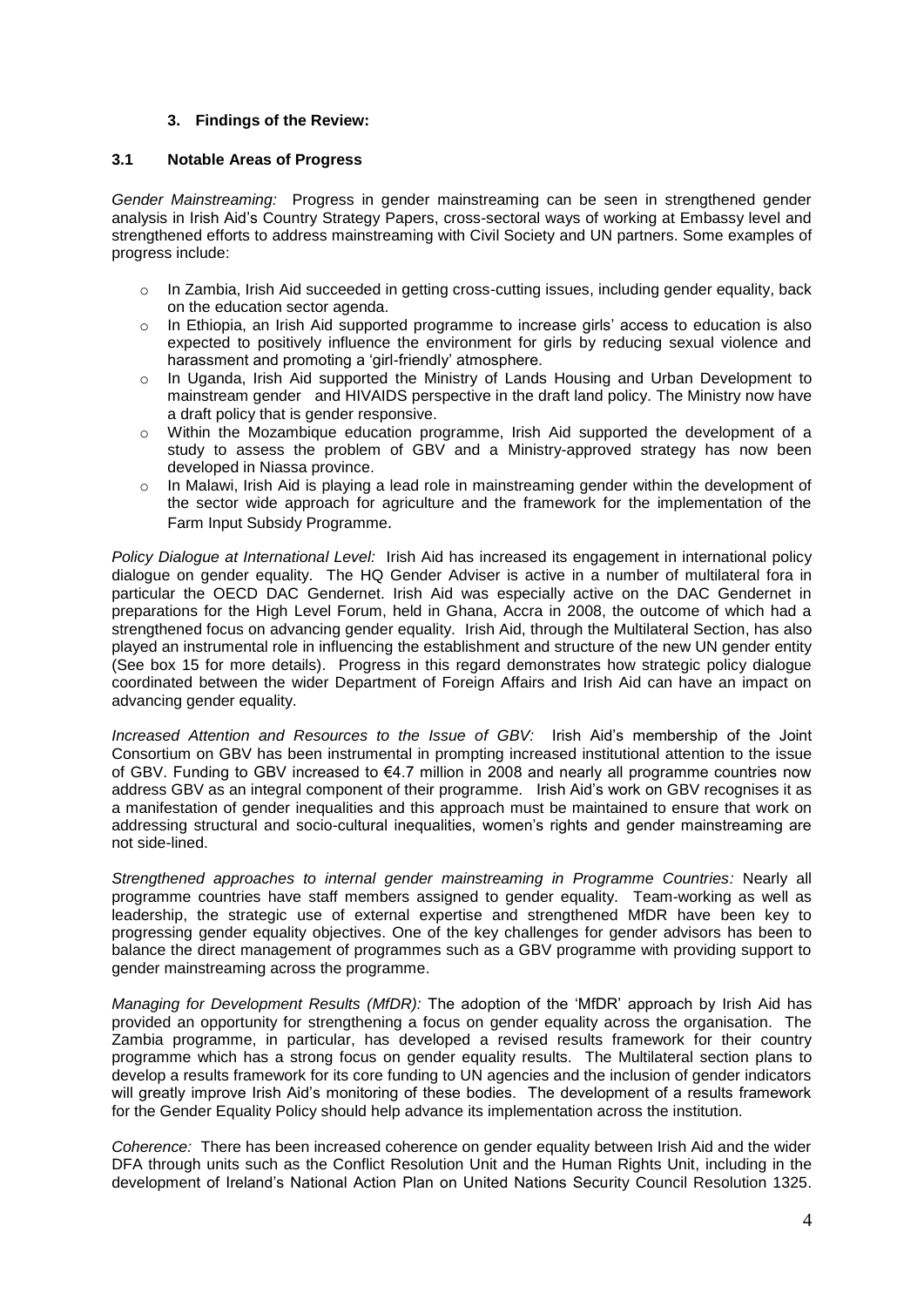The development of institutional positions on priority gender issues such as GBV would be a useful way of strengthening collaboration.

# **3.2 Continuing Challenges**

*Understanding Concepts and Approaches to Addressing Gender Inequality:* Not all staff members across the organisation fully understand the concepts related to gender equality, empowerment or transformative approaches contained within the Gender Equality Policy and are unsure of how to apply them to their work. While the objectives of the policy remain valid, there has been a tendency to focus on meeting practical gender needs rather than more strategic gender needs. As many of Irish Aid"s international CSO partners are engaged in service delivery, many of the projects being supported are addressing practical gender needs in the areas of health, education, access to food etc. Effective gender mainstreaming should ensure that projects/programme are also addressing more strategic gender needs by analysing, and where appropriate addressing unequal access to decision-making processes and resources which underpin inequity and disempowerment e.g. unequal access to land or discriminatory legislation.

Also, the "twin-track" approach is not set out clearly enough within the policy and needs to be clearly elaborated through training/guidance for staff.

*Country Strategy Paper (CSP) Development:* In general, gender analysis in the CSPs is stronger now than in 2003 although there is a continuing lack of sex disaggregated data being used to inform analysis. The extent to which this gender analysis informs the development of the country programme varies from country to country. Overall the CSPs could be strengthened by highlighting the intersection of gender with other issues such as vulnerabilities and risk, or with the other cross-cutting issues. Reporting on gender equality in annual reports remains weak and the ongoing work in Zambia on strengthening gender mainstreaming in reporting should provide useful learning in this regard.

*Dialogue with Irish Civil Society organisations (CSOs)<sup>2</sup> on Gender Equality:* CSO partners highlighted that any policy dialogue that has taken place with Irish Aid on gender equality has been "sporadic and ad hoc with little advance notice." The only forum where dialogue on gender related issues regularly takes place is within the *Joint Consortium on Gender Based Violence*. This forum may, to some degree, have occupied the space that could be available for dialogue on wider gender equality issues. CSOs noted that they are unaware of where, when and how Irish Aid engages in policy dialogue on gender equality at international level and would like more opportunity to comment on the development of national positions.

*Institutional Capacity Development:* The majority of staff at HQ and in the missions have not received any training on gender equality yet are expected to be competent in gender mainstreaming. The majority consulted were not familiar with the policy. There is a significant need for a longer-term incremental and differentiated approach to roll-out tailored training across the organisation which could form part of the development of an organisational training strategy.

*Supporting partners capacity development:* There is need to reflect on Irish Aid"s engagement and lessons learnt with respect to supporting national women"s machineries, including in post-conflict situations.

*The Need for Support to Specialised Interventions:* The "twin-track" approach is not set out clearly enough within the policy and needs to be further elaborated. The South Africa programme provides a clear example of this twin-track approach where strong gender analysis resulted in a more holistic gender mainstreaming approach in relation to HIV and AIDS, while at the same time providing a clear rationale for implementing specific initiatives on gender equality and GBV.

*Hunger Task Force:* There is a need to ensure that the strong focus in the Hunger Task Force Report on the role of women in agriculture is consistently reflected in policy dialogue and programme implementation.

 2 A consultation was held with a number of CSOs involved in gender equality including Banulucht, Trocaire and Dochas.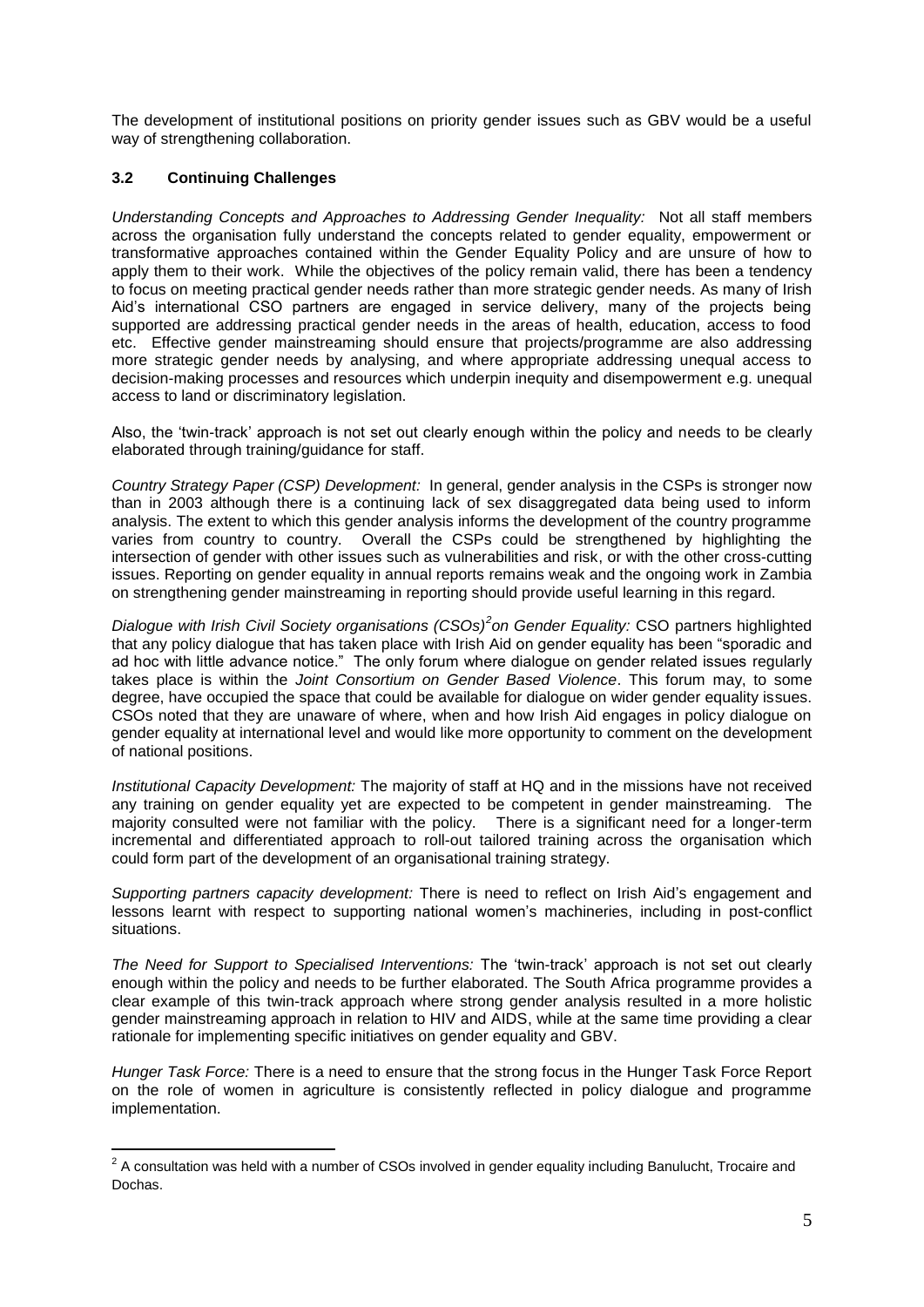*Monitoring expenditure on gender equality:* Funding for gender equality and women"s empowerment is frequently underreported. There is limited understanding of how and when the cross-cutting codes should be used and no current capacity to implement the DAC gender equality policy marker (beyond the Financial Controller and the Gender Adviser). In the current budgetary context in particular, it will be important that Irish Aid can monitor expenditure on gender equality.

# **3.3 Summary of the Findings:**

Below is a table comparing the key findings of this review with the main shortcomings found in the 2003 review of Irish Aid"s progress towards addressing gender equality. This table shows that there has been some important progress in particular aspects of both institutional and programmatic approaches to advancing gender equality.

| Table 1 - Comparing Baseline from 2003 to 2009/2010                                                                                      |                                                                                                                                                                                                                                                                                                                                                   |
|------------------------------------------------------------------------------------------------------------------------------------------|---------------------------------------------------------------------------------------------------------------------------------------------------------------------------------------------------------------------------------------------------------------------------------------------------------------------------------------------------|
| 2003 Review                                                                                                                              | 2009-2010 Review                                                                                                                                                                                                                                                                                                                                  |
| Policy:<br>Confusion about 'gender' as a<br>concept.<br>Guidelines for NGO cooperation<br>$\bullet$<br>only policy with gender included. | Confusion about concepts remains with some staff – particularly in relation to<br>$\bullet$<br>how to apply them to their work.<br>Gender equality increasingly visible in policies, strategies and guidelines; for<br>$\bullet$<br>example CS and E&R section policy and guidelines; the UN Multilateral section<br>agreements with UN agencies. |
| Gender Mainstreaming:<br>Gender not mainstreamed well.<br>$\bullet$<br>Tendency for a 'women as<br>$\bullet$<br>beneficiaries' approach  | Increased attention to 'mainstreaming'; Embassies have piloted structures to<br>$\bullet$<br>advance mainstreaming; evidence of mainstreaming in implementation of<br>CSP <sub>s</sub> .<br>Stronger analysis evident but 'Women as beneficiaries' approach still used in<br>$\bullet$<br>some CSPs.                                              |
| Budget:<br>'Women in Development' (WID)<br>budget line                                                                                   | Improved coding system in place; problems with applying codes and DAC<br>$\bullet$<br>gender equality policy marker<br>Specific gender equality budget line now in place at HQ.<br>٠                                                                                                                                                              |
| <b>Gender Focal Points:</b><br>Focal Points at Embassies;<br>Half-time Focal Point HQ.                                                   | Gender advisors/officers/focal points now in all Embassies.<br>$\bullet$<br>Full time gender advisor at HQ.<br>٠                                                                                                                                                                                                                                  |
| Sharing of Information:<br>No 'knowledge management<br>system' in place                                                                  | More focus on knowledge management across Irish Aid. Intranet established<br>$\bullet$<br>with a gender equality page.                                                                                                                                                                                                                            |
| Training:<br>No specific training on gender<br>equality.                                                                                 | No training strategy in place.<br>٠<br>Gender Mainstreaming training in 7 Embassies; One session at headquarters;<br>$\bullet$<br>Funding to DTALK for training on gender mainstreaming and GBV.<br>$\bullet$                                                                                                                                     |
| Multilateral/External Coordination on GE:<br>Limited involvement in multilateral<br>fora.                                                | HQ Gender Adviser participates actively in OECD/DAC Gendernet and is on its<br>$\bullet$<br>Bureau. Also inputs regularly to other multi-lateral fora                                                                                                                                                                                             |
| Coherence:<br>No reference to links with wider DFA<br>٠<br>political work on gender equality.                                            | Increased links with wider DFA departments and inputs by Irish Aid on gender<br>$\bullet$<br>equality to their work streams.                                                                                                                                                                                                                      |

# **4. Conclusions**

*Effectiveness:* Implementation of the Gender Equality Policy has been challenging. Overall, however, the evidence shows that significant progress has been made in a number of areas, even if the degree of progress has been very variable across Irish Aid. Many of those consulted stressed the importance of leadership to drive policy implementation, sufficient resources and a specific budget line that can be used for strategic aspects of policy implementation at both HQ and Embassy levels. Irish Aid"s approach to gender equality must be transformative by addressing the underlying socio-cultural behavioural and attitudinal norms which uphold discrimination against women and perpetuate gender inequalities. Externally, the new ways of working in accordance with the Aid Effectiveness agenda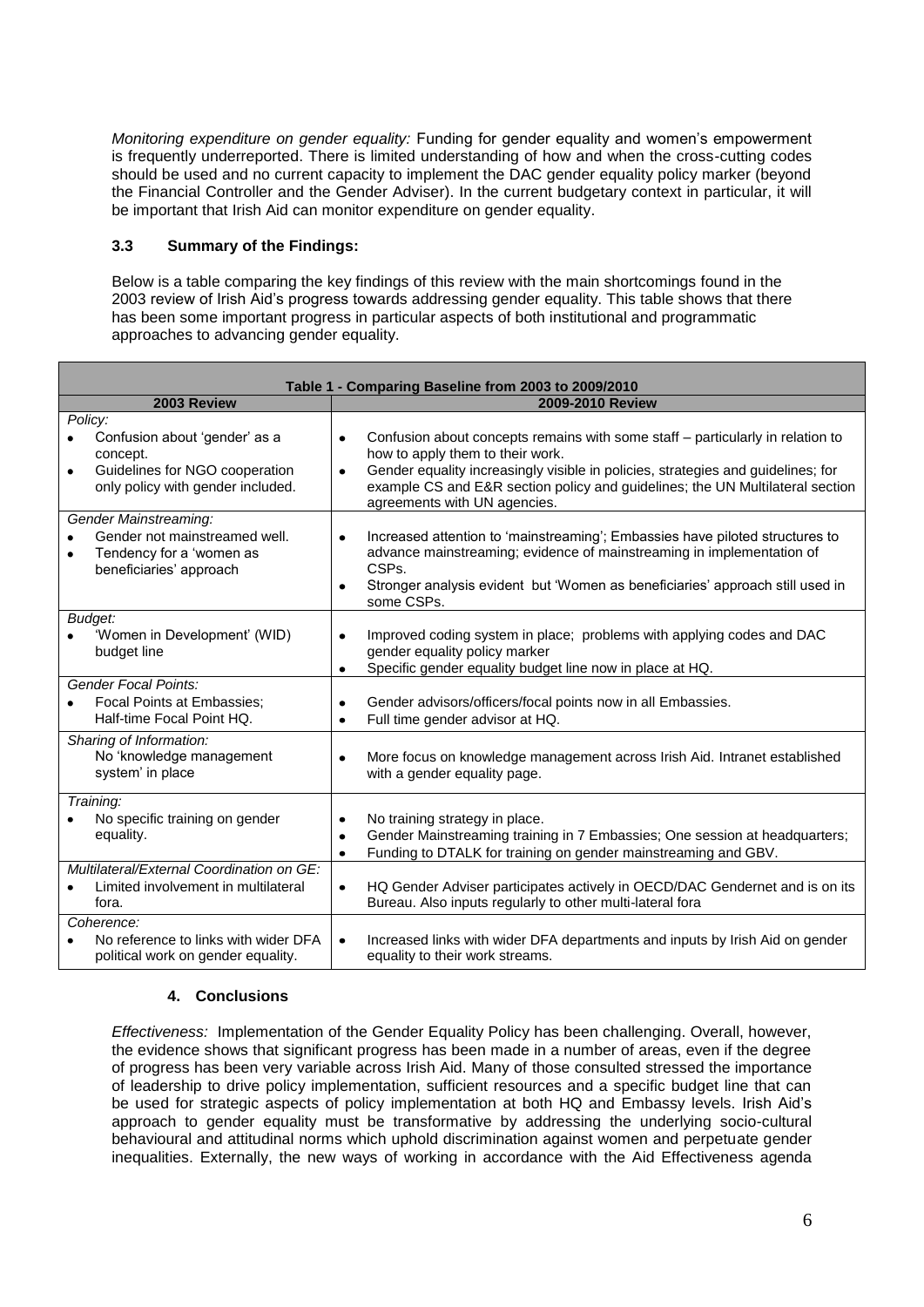provide key challenges and opportunities for implementing Irish Aid"s commitments to gender equality.

*Relevance:* Internally, the Gender Equality Policy remains relevant to Irish Aid and is also clearly relevant to the wider DFA. The White Paper and the Hunger Task Force Report have been two key policy developments which need to be reflected in the implementation of the gender equality policy.

*Sustainability:* The appointment of gender advisers at Country Programme level and gender focal points as part of the Gender Network at HQ level indicate huge progress and are an essential means through which to institutionalise approaches to policy implementation. Structures and systems being put in place have also strengthened sustainability such as funding guidelines for NGOs. However, these developments will need to be maintained and staff members given the time, support and resources to fulfil the potential of these roles. Externally, the most challenging aspects of sustaining gender mainstreaming is the development of partner capacities. Support to National Women"s Machineries requires further analysis and consideration on developing effective strategies for engagement and capacity building.

*Impact:* Reporting on gender equality is weak. There remains a shortcoming in terms of the availability of information on *impact*. Progress is being made - analysis is getting stronger, baselines are being put in place and further efforts to develop effective results frameworks that contain qualitative gender indicators will make a difference. The evolving MfDR approach is an opportunity to develop a results framework for the policy to measure and provide accountability for policy implementation.

## **5. Key Recommendations**

Below are the key recommendations emerging from the review:

## **Advancing Implementation of the Gender Equality Policy**

- 1. Maintain the conceptual basis of the Gender Equality Policy but update it to:
- Reflect changes in the internal and external environment.
- Become more Irish-Aid specific include references to specific areas of Irish Aid"s work.
- Address some of the gaps identified through this review.
- Set out clearly the twin-track approach and provide other relevant frameworks/tools for practical application of the policy by staff members.

## **Strengthening the results focus of Irish Aid's work on gender equality**

- 2. To enable us to monitor Irish Aid"s implementation of the Gender Equality policy, a "results framework" should be developed which will link policy and practice – this framework could be used as the basis of an annual report for senior management on addressing gender equality in Irish Aid.
- 3. Gender equality must be more effectively mainstreamed across results frameworks. A more systematic approach to using gender analysis and sex disaggregated data should be incorporated into CSP development. The learning from the Zambia model should be shared more widely across Irish Aid.
- 4. Guidelines for all CSO funding schemes should be reviewed to ensure that they are coherent with our gender equality policy and strategy. These guidelines should provide guidance on strengthening gender equality results and on developing gender specific and gender disaggregated indicators in log frames.

### **Policy-engagement**

- 5. In line with strategic priorities and areas of comparative advantage, Irish Aid should prioritise the following areas in its international level policy dialogue;
	- Gender Equality and Hunger.
	- Addressing Gender-based violence
	- Gender Equality and Aid Effectiveness.